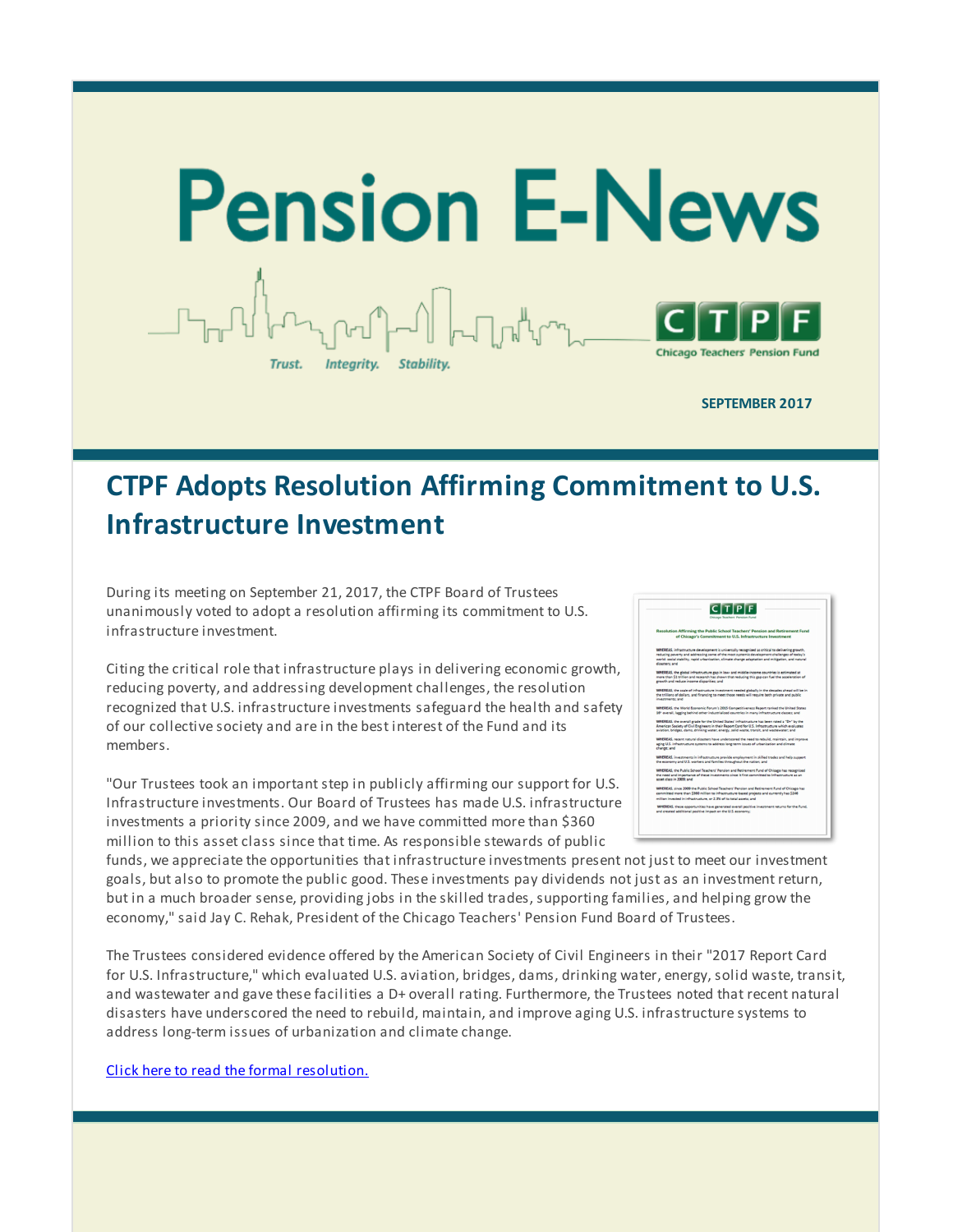### **2017 Election Notice**

This fall the Chicago Teachers' Pension Fund will hold elections for:

- Two (2) Teacher Trustees to serve three-year terms from November 2017- 2020
- One (1) Principal/Administrator Trustee to fill a vacancy for the term ending November 2019
- Three (3) Pensioner Trustees to serve two-year terms from November 2017- 2019



#### **VOTING**

The Illinois Pension Code defines eligibility criteria for voting in CTPF Trustee elections. Teachers, Principal/Administrators, and Pensioners who meet eligibility criteria as of October 1, 2017, may vote in the 2017 election.

**Teachers will vote online**. Voting will take place November 1-7, 2017. Pension Representatives will distribute voting materials in schools on November 1, 2017, and polls close at 5:00 p.m. on November 7, 2017. Citywide and substitute teachers who are not assigned to a school will receive voting information by mail.

**Principal/Administrators will vote online.** Polls will be open from October 20, 2017, through 5:00 p.m. on November 7, 2017. Voting materials will be sent by U.S. mail on October 20, 2017.

**Pensioners will have the option of voting online or with a paper ballot.** Paper ballots must be received (not postmarked) by 5:00 p.m. on November 7, 2017. Online voting in the retiree election ends at 5:00 p.m. on November 7, 2017. Voting materials will be sent by U.S. mail on October 20, 2017.

#### **Click here for the official [election](http://r20.rs6.net/tn.jsp?f=001mzpGxkrs-w4zMFbyEE3dKaOdyaQlDlsBuMebt6DWayrbcehhLGz4VSmTZuPER28gkxkQ4L0cLI40gex6nAl0j8K5dWMBfbiY_r7PP8f72a9j2QuPwpB-a90D_TusnprVSdcboF0VIXs5LO5cm2j41fQiUdakPMQwNsrszSvTfs9BQyeTOFUy2uPDg4RUCMBAsovCwfwJi4MLTpSgxOBX8g==&c=&ch=) notice**

### **CTPF Retirees: Open Enrollment 2018 Reminders**

The 2018 Open Enrollment Period for health insurance will run from October 1 - 31, 2017. CTPF will offer seminars and webinars to educate members about CTPF's health insurance plans; you can find registration [information](http://r20.rs6.net/tn.jsp?f=001mzpGxkrs-w4zMFbyEE3dKaOdyaQlDlsBuMebt6DWayrbcehhLGz4VfE4HP3BtiqWFzurzUdeK35xPh1Rv57sedLcCWrSmCpH_ndhIMDjvwpZmD3cIpn4GeCw0CjcNzj3qeZYRLB5C1-8-s6GWWQPgnZGoWMp3xM9uaVqiGzJ-AxOva0RYx22JG9O9zEuw0N30v_m379VvAnmgtRfT79eRCH5qiCyrTSm&c=&ch=) online. Webinars will be posted online and available for on-demand viewing the week after the presentation.

UnitedHealthcare will offer additional seminars and webinars to share plan information on the Group Medicare Advantage plan for Medicare-eligible CTPF participants. Registration for seminars is required; pre-registration for webinars is NOT required.

Registration and access information for all **CTPF and [UnitedHealthcare](http://r20.rs6.net/tn.jsp?f=001mzpGxkrs-w4zMFbyEE3dKaOdyaQlDlsBuMebt6DWayrbcehhLGz4VfE4HP3BtiqWFzurzUdeK35xPh1Rv57sedLcCWrSmCpH_ndhIMDjvwpZmD3cIpn4GeCw0CjcNzj3qeZYRLB5C1-8-s6GWWQPgnZGoWMp3xM9uaVqiGzJ-AxOva0RYx22JG9O9zEuw0N30v_m379VvAnmgtRfT79eRCH5qiCyrTSm&c=&ch=)** webinars and seminars can be found online, and additional Open Enrollment information is available on *[www.ctpf.org](http://r20.rs6.net/tn.jsp?f=001mzpGxkrs-w4zMFbyEE3dKaOdyaQlDlsBuMebt6DWayrbcehhLGz4VZJ0G3WzgCalNuqPCfXN0OaJErXdxqP8eyLFo6OR_izegtLrDyf6FnTp03aBtLNccdpmUBBIcwsaAAJ5WxogeD9JmUsr402jfPaKAqhnTNBsoW6718XMUK5p8e5GKe4s-HiyzmR4YKPKpgo8snI9bLJ9P-cbzWC1wQ==&c=&ch=)* under "Health Insurance Open Enrollment Central*.*"



# **Miller-May Appointed Chief Investment Officer**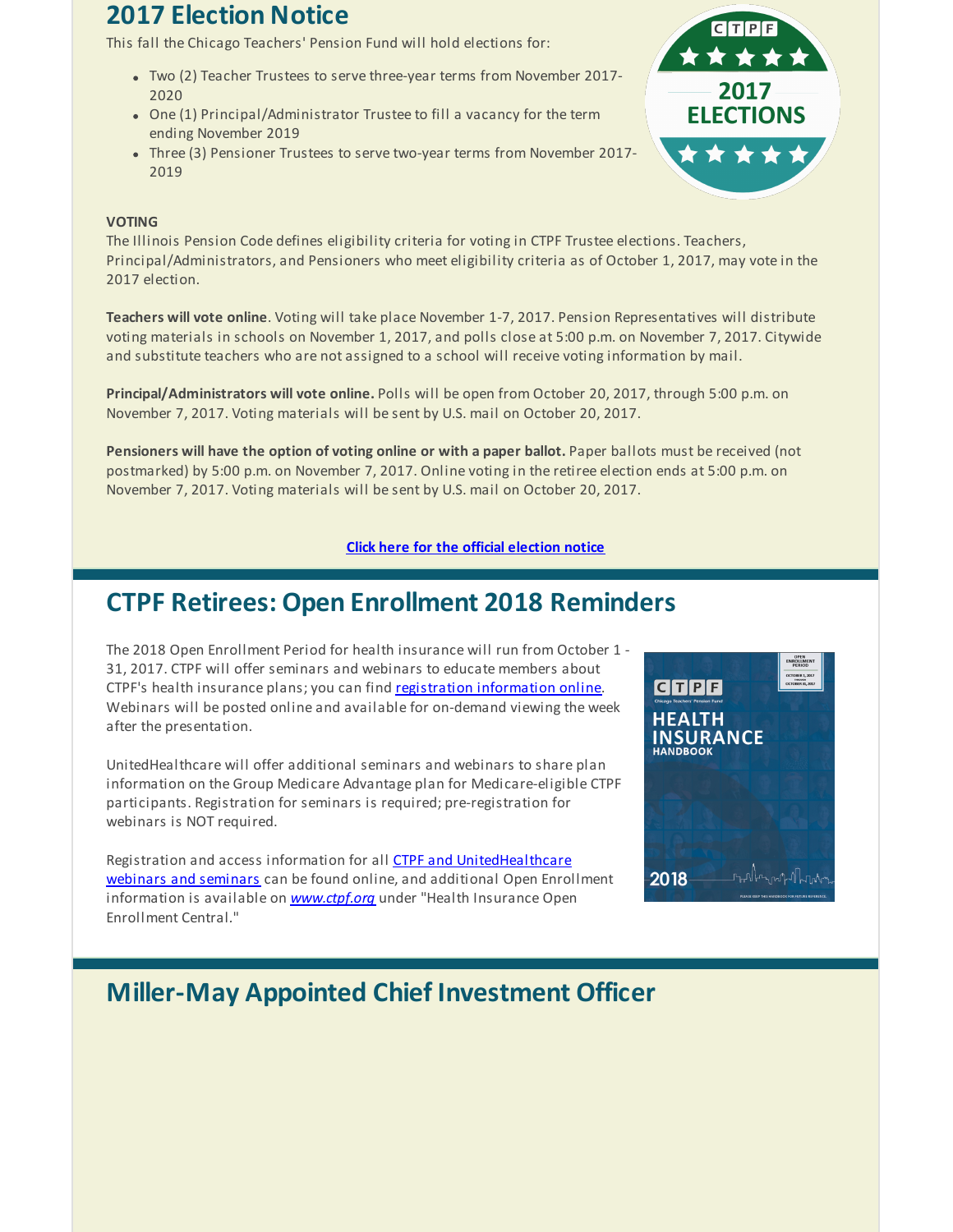

Angela Miller-May has been promoted to Chief Investment Officer (CIO). As CIO, Miller-May oversees the globally diversified multi-billion dollar portfolio of cash, equities, fixed-income, real estate, and alternative investments - and ensures the plan's growth and long-term prosperity through the continued prudent management of its \$10.8 billion investment portfolio. She previously served as CTPF's Director of Investments for over two years.

"As an African-American woman in Investments, I am honored to assume the CIO role at Chicago Teachers' Pension Fund. CTPF an agency which values diversity in staffing, and in its investment strategy" said Miller-May. "We have committed 38.4 percent, or approximately \$4 billion, in assets to qualified minority, women and disabled-owned investment managers. I look forward to continuing this work."

"My success is the success of my team. CTPF has an outstanding Investment Team whose work ethic and dedication to the Fund is unrivaled. It is a pleasure to lead them and to work alongside them for the benefit of CTPF. I also offer up my gratitude and thanks to CTPF's Board of Trustees and Executive Director, Chuck Burbridge, for their constant support."

Ms. Miller-May earned her MBA in Accounting from DePaul University's Kellstadt School of Business, her BA in Economics from Northwestern University, and is a candidate for CAIA certification. She is a proud member of Women Investment Professionals (WIP) which promotes the economic advancement of women, a member of Institutional Limited Partner Association (ILPA), and a member of the National Association of Securities Professionals (NASP).

### **Member ID Initiative**



CTPF is committed to protecting our members' data, and in an effort to improve the security of your personal information, the fund has eliminated the use of social security numbers throughout most outbound correspondence.

Instead, you will soon begin seeing your new Member ID number on all CTPF correspondence and documents. Active members will see Member IDs on their Statement of Estimated Contribution and Benefits sent in November, and retirees will see Member IDs starting with their December pay advices. You will still have the option of using the last four digits of your social security number when communicating with CTPF in writing, or your full social security number when contacting our office via phone *(when calling Member Services)*, but we will eliminate it from all outbound documents and correspondence.

This improvement adds an additional layer of security and helps eliminate any threat of identity theft, fraud, or unintentional transfer of personal information. Between now and December, you will receive additional communications regarding the new Member ID initiative.

### **Are You Redefining Retirement?**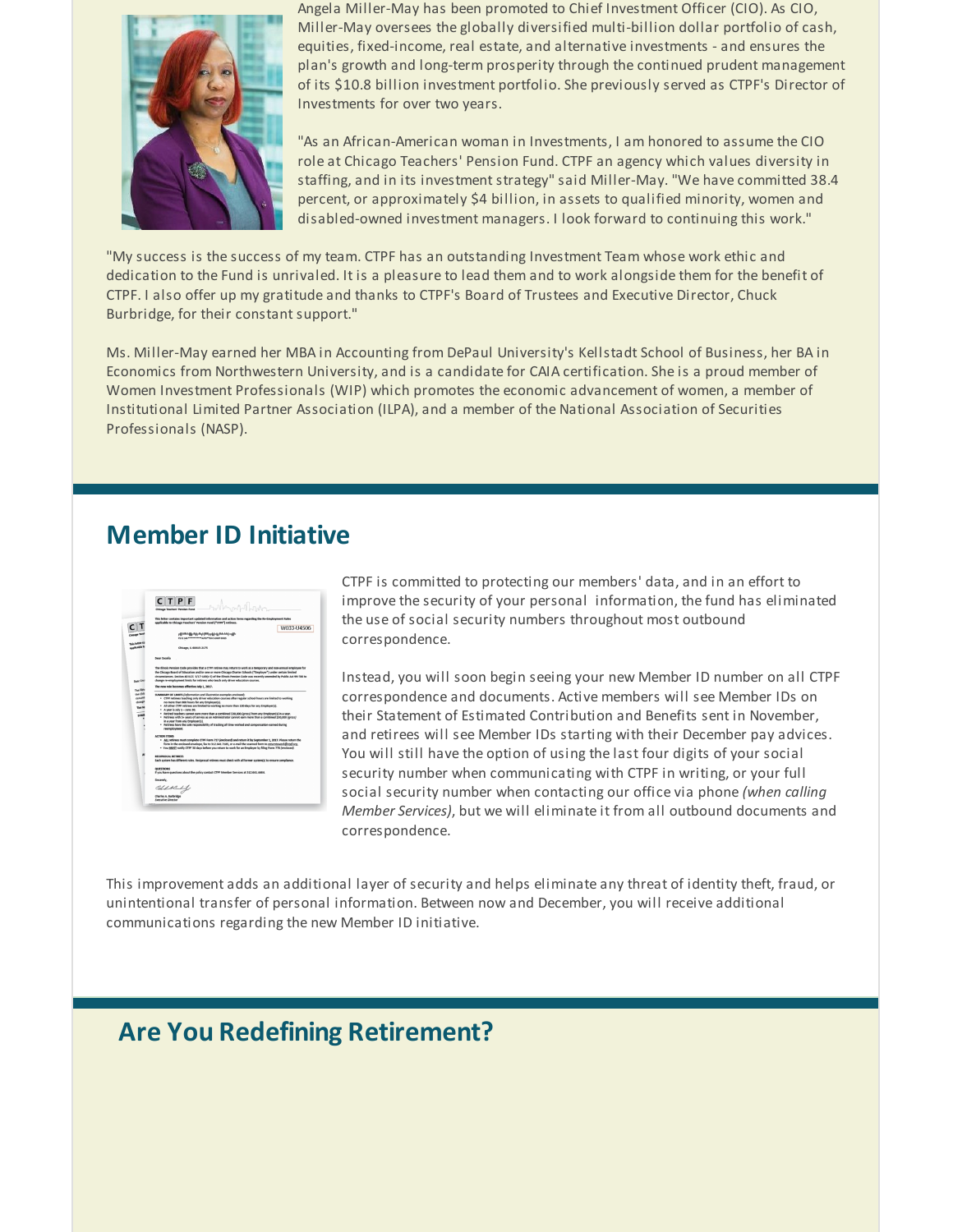

We know that retirement represents a new beginning for many of our members.

### **What are you doing to stay active, creative, engaged, and involved?**

Email your story to *[socialmedia@ctpf.org](mailto:socialmedia@ctpf.org)* and we may contact you for a feature.

# **Pension Payment Schedule**

The schedule for mailing checks and direct deposit dates through January is listed below. [Click](http://r20.rs6.net/tn.jsp?f=001mzpGxkrs-w4zMFbyEE3dKaOdyaQlDlsBuMebt6DWayrbcehhLGz4VSmTZuPER28gIHQs2gOWHqzP7VqxXp8G9CHoembldX3RcD55L3knP94g5we9_hlGV6NIZOI1Fcqyfn2yO1ouHR81TvGd_JbOomsHsNbKOteyL4DNuAYpXVfxJLjFyNq2YEkV5Y1U3LMLZ1y_-9FoYlJ80HskAJ_PmA==&c=&ch=) here for a printable PDF of the full schedule.

| <b>Month</b>  | <b>Check Mailing Date</b> | <b>Direct Deposit Date</b> |
|---------------|---------------------------|----------------------------|
| October 2017  | September 28, 2017        | October 2, 2017            |
| November 2017 | October 30, 2017          | November 1, 2017           |
| December 2017 | November 29, 2017         | December 1, 2017           |
| January 2018  | December 28, 2017         | January 2, 2018            |
| February 2018 | January 30, 2018          | February 1, 2018           |



Board of Trustees and Investment Committee meetings are held in the CTPF office at 9:30 a.m. and are open to the public. Confirm meeting times/dates at **[www.ctpf.org.](http://r20.rs6.net/tn.jsp?f=001mzpGxkrs-w4zMFbyEE3dKaOdyaQlDlsBuMebt6DWayrbcehhLGz4VdVIIRpzKls6LofPoG_wha4OcwRGIRX99cLPVNFno77dUYDLViYyMnDT3qZpziCUG4M6ughrAPyTRmyQsodxMk7g8qqoUZuDsWMIbx0yoB5jGT_MJXeakZyokPvVWR4BTQN5vxe6owo7Bt0vpqXfDEc=&c=&ch=)**

| <b>OCTOBER</b>  | 1 - Open Enrollment Begins for CTPF Retirees Health Insurance<br>2- Open Enrollment Health Insurance Webinar   10:00 a.m.<br>3 - Open Enrollment Health Insurance Seminar   9:00 a.m. & 1:00 p.m.<br>4 - Open Enrollment Health Insurance Webinar   10:00 a.m.<br>5 - Open Enrollment Health Insurance Seminar   9:00 a.m., 1:00 p.m. & 3:15 p.m.<br>20 - Pensioner and Administrator Trustee election materials mailed<br>31 - Open Enrollment for 2018 ends   Changes effective January 1, 2018 |
|-----------------|---------------------------------------------------------------------------------------------------------------------------------------------------------------------------------------------------------------------------------------------------------------------------------------------------------------------------------------------------------------------------------------------------------------------------------------------------------------------------------------------------|
| <b>NOVEMBER</b> | 1 - Polls open for CTPF Teacher Trustee Election<br>7 - Voting ends at 5:00 p.m. for all Board of Trustees Elections<br>16 - Board of Trustees meeting   9:30 a.m.<br>23 - Thanksgiving Holiday   Office closed<br>24 - Thanksgiving Holiday   Office closed                                                                                                                                                                                                                                      |
| <b>DECEMBER</b> | 14 - Board of Trustees meeting   9:30 a.m.<br>25 - Christmas   Office closed                                                                                                                                                                                                                                                                                                                                                                                                                      |